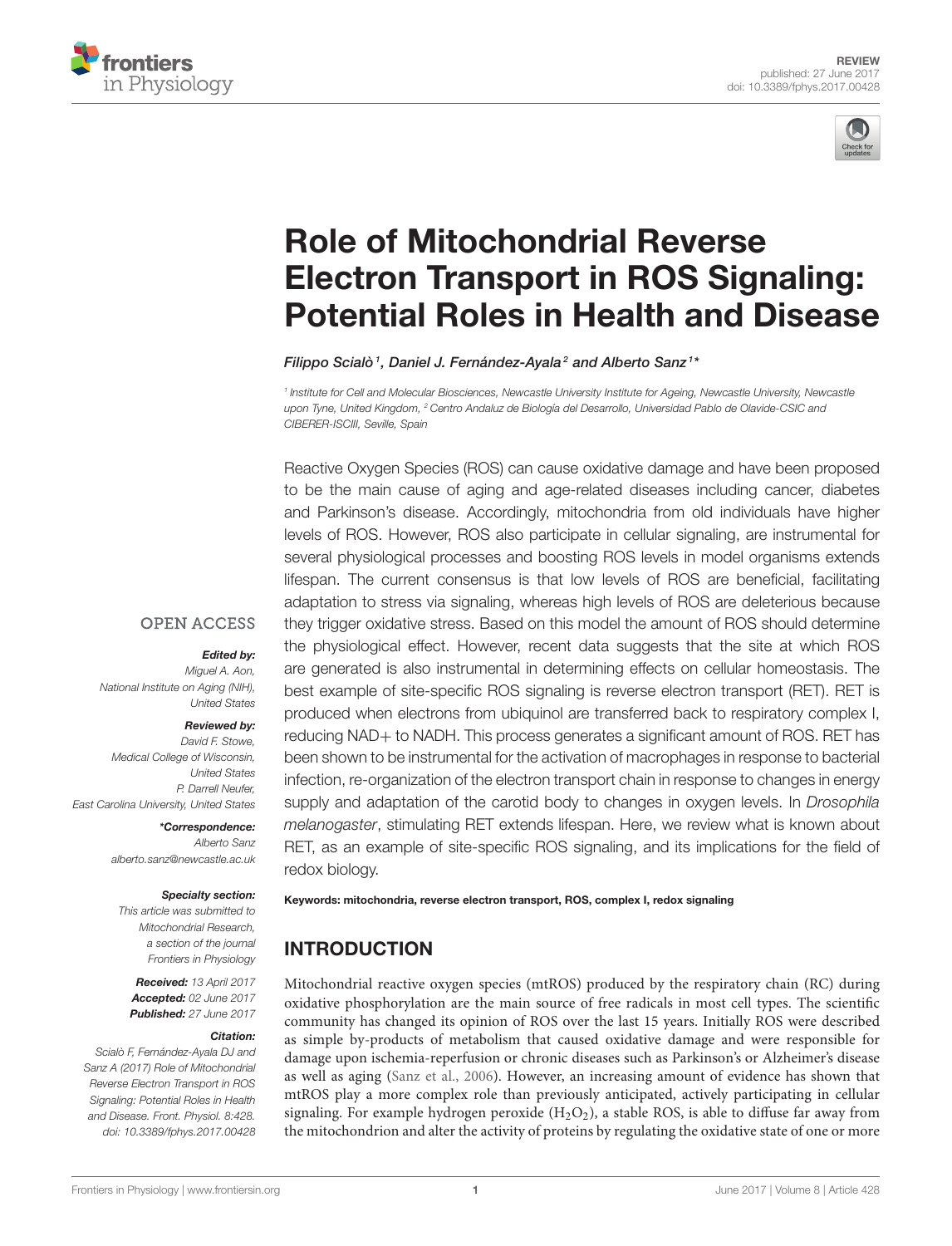cysteine residues. This type of redox regulation has been shown to be instrumental in controlling many physiological processes [\(Bak and Weerapana, 2015\)](#page-5-1). Furthermore, several independent reports have shown that boosting mtROS delays aging and the onset of age-related diseases [\(Hekimi et al., 2011\)](#page-5-2).

The current consensus is that the amount of ROS determines their physiological effects, with low levels of ROS having beneficial effects through stimulation of mitohormesis and high levels causing oxidative damage and contributing to aging. In the last 10 years, the development of new technology and methods has allowed the measurement of mtROS levels in more physiological conditions [\(Cocheme et al., 2011\)](#page-5-3). Evidence collected using these new techniques indicates that the site at which ROS are generated is as important as the amount of ROS produced.

In mitochondria isolated from rat skeletal muscle 11 different sites at which electrons can leak to produce ROS have been described [\(Brand, 2016\)](#page-5-4). The amount of ROS produced at each of these sites depends on experimental conditions, including the concentration and combination of substrates used to feed the RC. Experiments performed in vitro designed to mimic the cytosolic environment of the muscle [\(Goncalves et al., 2015\)](#page-5-5) show that the main sites of ROS generation are respiratory complexes I (aka NADH:ubiquinone oxidoreductase, CI), II (aka succinatecoenzyme Q reductase, CII) and III (aka ubiquinol:cytochrome c oxidoreductase, CIII). Unfortunately, there are currently few studies describing how much ROS each respiratory complex produces in vivo due to the lack of resolution with these type of measurements (reviewed in [Sanz, 2016\)](#page-5-6). Existing data from in vivo studies seem to confirm data from in vitro work, with a major role for respiratory CI and CIII in ROS production (Chouchani et al., [2014;](#page-5-7) [Scialo et al., 2016\)](#page-6-0). CI generates ROS exclusively into the mitochondrial matrix, while CIII can produce ROS into either the matrix or intermembrane space. The impact of ROS generated at CIII on cellular physiology has been extensively reviewed elsewhere [\(Sena and Chandel, 2012\)](#page-6-1). For the sake of space, we will focus on ROS produced by CI and particularly on ROS produced via Reverse Electron Transport (RET). Although antioxidant scavenging will modulate the intensity of a ROS signal and the impact on levels of oxidative stress, we will not discuss the role of the several antioxidant systems cells have evolved to prevent oxidative damage and modulate ROS signaling. Instead, we refer readers to some excellent reviews published on this topic [\(Droge, 2002;](#page-5-8) [Sena and Chandel, 2012\)](#page-6-1).

Until recently, RET was considered as an in vitro artifact with no relevance in vivo. However, in the last 10 years several groups have independently published evidence that does occur RET *in vivo* and that it has a central role in many physiological processes, including aging. Here, we review what is known about RET in vivo including how it is induced and the downstream physiological effects of RET activation.

#### HOW DOES RET OCCUR IN VIVO?

In 1961, [Chance and Hollunger \(1961\)](#page-5-9) described a previously unknown mechanism by which isolated mitochondria produce NADH from NAD+ after supplying them with succinate (a complex II substrate). Later, it was shown that CI reduces NAD+ to NADH with electrons received from ubiquinol via reverse electron transfer (RET). Interestingly, RET is associated with the generation of high levels of ROS. Now we know that RET occurs when the pool of coenzyme Q (CoQ) becomes over-reduced with electrons from respiratory complex II (aka succinate dehydrogenase, CII) [\(Chouchani et al., 2014\)](#page-5-7). It is possible that other enzymes that introduce electrons downstream of CI such as glycerol-3-phosphate dehydrogenase, electron-transferring flavoprotein (ETF-QO) or dihydroorotate dehydrogenase (DHODH) also contribute to RET generation (**[Figure 1](#page-2-0)**). Blocking CIII or CIV may also generate conditions for RET. Indirect evidence indicates that nitric oxide inhibits CIV and triggers RET in cell culture [\(Taylor and Moncada, 2010\)](#page-6-2). However, to the best of our knowledge there is no evidence that this occurs in vivo. CoQ plays a major role in mitochondrial respiration since all electrons introduced into the RC will reduce ubiquinone to ubiquinol [\(Lopez-Lluch et al., 2010\)](#page-5-10). Ubiquinol transfers electrons to CIII becoming re-oxidized to ubiquinone in the process. Since CoQ plays such an essential role, it is not surprising that the most important steps in its synthesis occur within the mitochondrion in a multi-enzyme complex that requires the products of between 10 and 11 genes to be assembled [\(Bentinger et al., 2010\)](#page-5-11). Mutations in any of these genes can cause severe CoQ deficiency that affects mitochondrial physiology and cellular homeostasis [\(Fernandez-Ayala et al., 2013\)](#page-5-12). Whether this is caused by alterations in ROS levels remains controversial. In any case, secondary alterations in CoQ synthesis that can alter ROS levels including ROS produced via RET are frequently associated with mitochondrial disease [\(Fernandez-Ayala et al.,](#page-5-13) [2014\)](#page-5-13).

In addition to a high ratio of ubiquinol to ubiquinone, a high proton motive force  $(\Delta p)$  is required to produce RET. How a sufficiently high  $\Delta p$  is generated or maintained to allow RET in vivo remains to be determined. It has been suggested that when RET occurs CV stops producing ATP [\(Mills et al.,](#page-5-14) [2016\)](#page-5-14). The phosphorylation activity of complex V (CV) could be modulated by ATPIF1. When mitochondrial electron transport is interrupted, CV alters the way it operates, transferring protons from the matrix to the intermembrane space. This process maintains  $\Delta p$ , preventing cell death, but consuming ATP. ATPIF1 inhibits this reverse transfer of protons and thus prevents the depletion of ATP [\(Esparza-Molto et al., 2017\)](#page-5-15). It has been proposed that ATPIF1 can bind to CV in normal conditions (i.e. when protons flow from the intermembrane space to the matrix) inducing a ROS signal (Esparza-Molto et al., [2017\)](#page-5-15). In these conditions, ROS are probably produced via RET however experimental evidence supporting this is missing. Another possible mechanism for inhibition of CV and induction of RET is via the Krebs' cycle intermediate alpha-ketoglutarate. In a ground-breaking study published in Nature [\(Chin et al., 2014\)](#page-5-16), Chin and col. demonstrated that alpha-ketoglutarate can inhibit CV and extend lifespan in Caenorhabidtis elegans. Although, the mechanism that elicited lifespan extension was not described in detail, we can suggest it may be connected to ROS produced via RET as has been shown in Drosophila melanogaster (see below).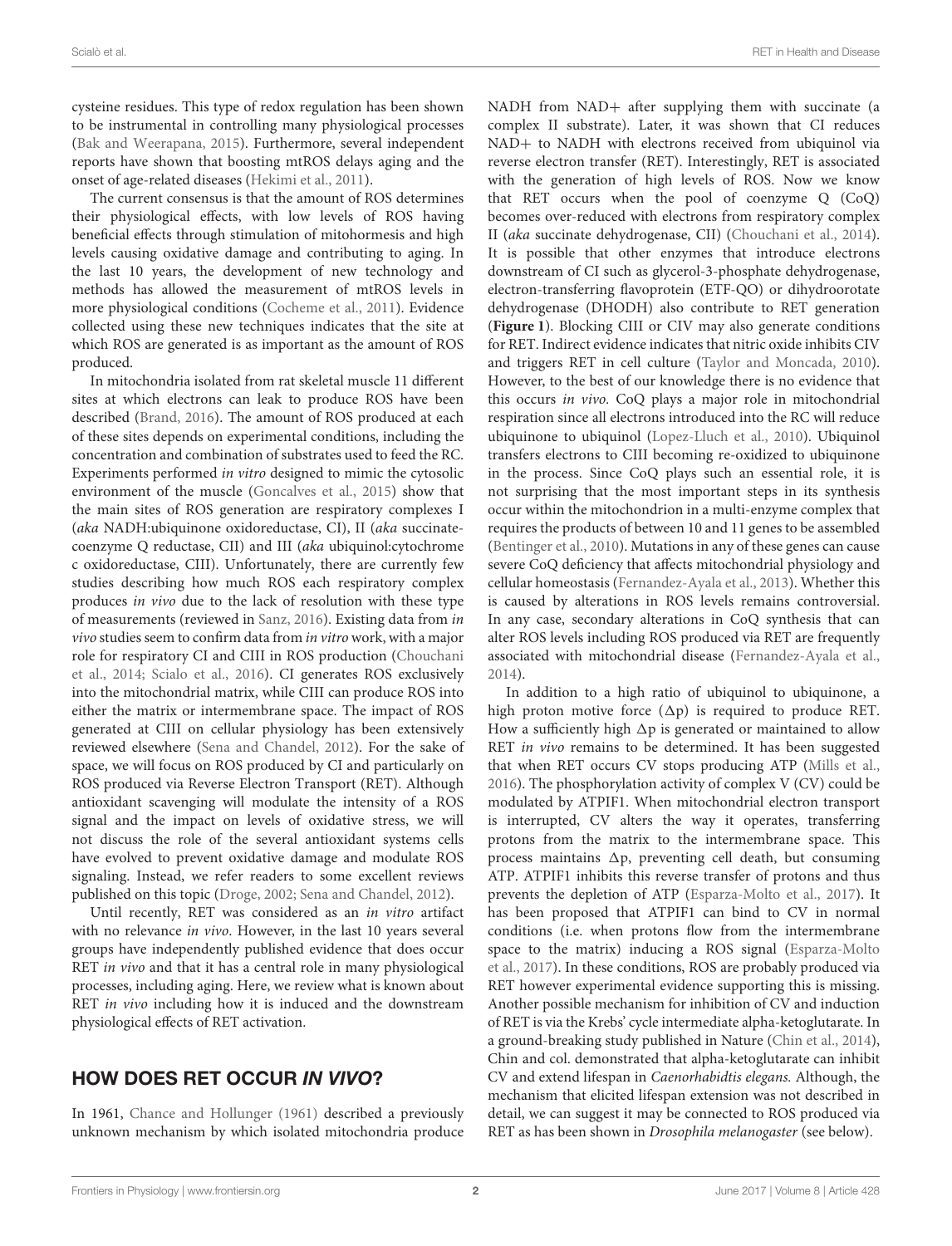

## <span id="page-2-0"></span>WHERE ARE ROS PRODUCED WITHIN CI?

One important question that needs to be addressed is where electrons leak from to produce ROS within CI [\(Hirst et al., 2008\)](#page-5-17). Various studies have addressed this question using purified CI, sub-mitochondrial particles or isolated mitochondria. CI, with an approximate size of 1 MDa, is made up of 45 subunits. It has a hydrophobic domain responsible for proton pumping and a hydrophilic domain involved in electron transfer [\(Zhu et al.,](#page-6-3) [2016\)](#page-6-3). Seven iron-sulfur centers transfer electrons between the flavin mononucleotide (FMN, site  $I_F$ ), where NADH is oxidized to NAD+, and the Q-binding site (IQ) where electrons are finally transferred to ubiquinone (**[Figure 1](#page-2-0)**).  $I_F$ ,  $I_O$  and the iron-sulfur cluster N2 have been proposed to produce superoxide (Scialo et al., [2013\)](#page-5-18).

CI can produce ROS when electrons circulate in the forward or reverse direction. When CI-linked substrates (i.e., glutamate or pyruvate in combination with malate) are used to feed the RC, electrons circulate through CI in the forward direction. In these conditions, blocking the  $I<sub>O</sub>$  site with rotenone causes accumulation of NADH and over-reduction of the  $I_F$  site, where electrons leak to reduce oxygen to superoxide [\(Murphy, 2009\)](#page-5-19). This electron leak and subsequent superoxide formation is independent of both the redox state of CoQ and  $\Delta p$ . When CII-linked substrates (i.e., succinate) are used, a portion of the electrons flow through CI in the reverse direction. ROS produced in these conditions depend on the redox state of CoQ and  $\Delta p$ , with both rotenone and FCCP significantly reducing ROS produced via RET. It is not clear from where electrons leak during RET, although  $I<sub>O</sub>$  has been proposed as the most probable site of electron leak [\(Brand et al., 2016\)](#page-5-20).

Understanding where ROS are produced within CI is not only an academic matter. An interesting study from the laboratory of Stefan Drose demonstrated that how ROS are generated (i.e., in forward or reverse direction) at CI affects how several proteins are oxidized [\(Bleier et al., 2015\)](#page-5-21). This supports the existence of site-specific ROS signaling that activates specific pathways by altering the redox states of specific proteins. This means that stimulating the generation of ROS at specific sites and preventing electron leak from others could have therapeutic effects. Following this logic, Martin Brand's group has started to design antioxidants that target ROS produced exclusively by CI [\(Brand et al., 2016\)](#page-5-20) or CIII [\(Orr et al., 2015\)](#page-5-22). In relation to this, we should also discuss rotenone and metformin. Although both rotenone and metformin can inhibit CI, they have very different physiological effects. For example, rotenone exposure causes a Parkinson's like phenotype in animal models, whereas metformin is used to treat diabetes [\(Celardo et al., 2014\)](#page-5-23). It is not clear where metformin inhibits CI (i.e.,  $I_F$  or  $I_O$ ) or whether its therapeutic properties are related with the inhibition of CI. However, it is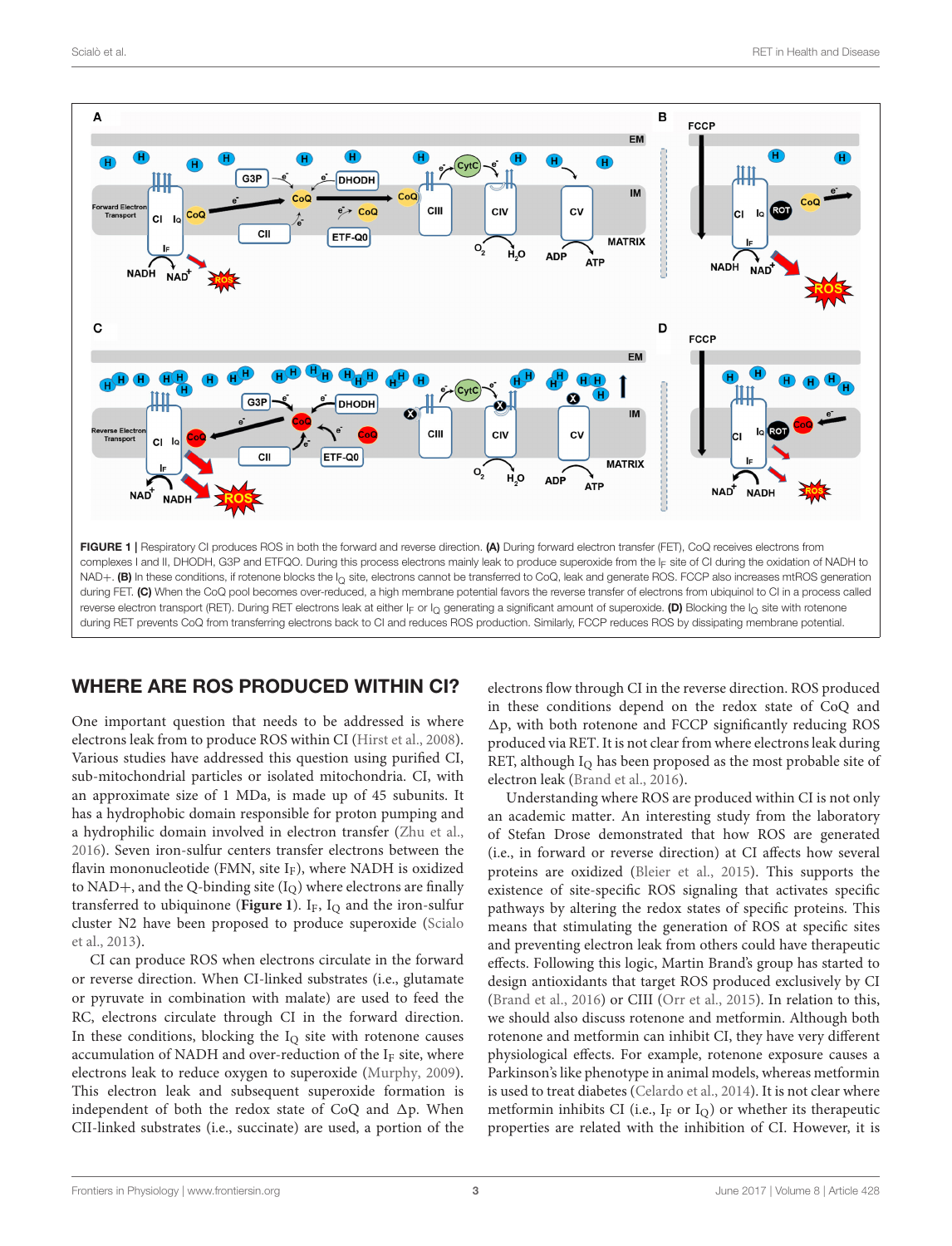possible that the positive effects of metformin are caused by a site-specific inhibition of CI that triggers a specific ROS signal. Given the therapeutic potential of metformin, this possibility should be carefully tested in future. As we will discuss below, ROS produced via RET at CI (RET-ROS) have the potential to be a major signaling pathway between the mitochondrion and the rest of the cell. In normal conditions, this system would contribute to maintaining cellular homeostasis but when dysregulated could result in several pathological effects.

# REVERSE ELECTRON TRANSPORT IN HEALTH

ROS play an essential role in redox signaling (Reczek and Chandel, [2014\)](#page-5-24). As we previously mentioned, the dominant paradigm is that the amount of ROS determines physiological effects. However, in addition to the amount of ROS, the site at which ROS are generated is also important. RET-ROS is particularly well suited to detecting metabolic changes which require metabolic adaptations. RET is sensitive to changes in the redox state of CoQ, which is directly related to electron flow through the RC, and variations in  $\Delta p$  that relate to the capacity to produce ATP. In addition, a considerable amount of ROS is produced from RET. These RET-ROS could act as a signal whose intensity could be modulated.

In recent years, RET-ROS have been implicated in several physiological processes. Firstly, the differentiation of myoblasts into myotubes requires an increase in mtROS levels which if prevented with antioxidant treatment inhibits differentiation [\(Lee et al., 2011\)](#page-5-25). Importantly, rotenone, which increases ROS production in the forward direction, but decreases ROS production via RET (**[Figure 1](#page-2-0)**) also inhibits differentiation (Lee et al., [2011\)](#page-5-25). Similarly, knock down of CI subunits which prevents the assembly of the full complex and decreases RET [\(Scialo et al.,](#page-6-0) [2016\)](#page-6-0), also reduces myoblast differentiation [\(Lee et al., 2011\)](#page-5-25). The Enriquez group, at CNIC in Madrid, has recently shown that CI produces ROS in the forward or reverse direction depending on the substrates used to feed the RC. Respiratory complexes are organized in larger superstructures called supercomplexes. Depending on the source of energy available (e.g. sugars or fats), supercomplexes are present in different organizations i.e. CI+CIII+CIV, CI+CIII and CIII+CIV, in addition to CIV alone [\(Lapuente-Brun et al., 2013\)](#page-5-26). The organization adopted will maximize the use of the available fuel. Oxidation of glucose produces NADH and FADH<sup>2</sup> with five NADH molecules being oxidized for each molecule of  $FADH<sub>2</sub>$  by the RC. When fatty acids are oxidized the ratio of NADH to  $FADH<sub>2</sub>$  changes to 2:1 which results in an over-reduction of CoQ pool and an increase in RET-ROS [\(Guaras et al., 2016\)](#page-5-27). In these conditions, RET-ROS promotes the degradation of CI increasing the association between CIII and CIV, which is more efficient for the oxidation of fatty acids. These results resolve many contradictory findings regarding the effect of rotenone on levels of mtROS. As Guaras and col. show [\(Guaras et al., 2016\)](#page-5-27), rotenone increases ROS when cells are fed with galactose, where ROS are produced in the forward direction by CI, and reduces ROS when cells are fed with fatty acids that stimulate production of RET-ROS (**[Figure 2](#page-4-0)**).

In response to bacterial infection, macrophages reorganize their RC, decreasing the levels of CI and increasing activity of CII [\(Garaude et al., 2016\)](#page-5-28). These changes are required to produce an inflammatory response characterized by production of pro-inflammatory cytokines such as interleukin 1β (IL-1β) and IL-10. This suggests that both re-organization of the RC and production of cytokines are elicited via production of RET-ROS. Accordingly, Mills and col. have shown that macrophages alter the way ROS are produced in response to activation by lipopolysaccharide (LPS) [\(Mills et al., 2016\)](#page-5-14). To achieve this, macrophages interrupt ATP production via oxidative phosphorylation (switching to producing ATP via glycolysis), boost oxidation of succinate by CII and increase mitochondrial membrane potential, subsequently triggering the production of RET-ROS. Suppression of RET-ROS by preventing oxidation of succinate, blocking RET with rotenone or ectopically expressing an alternative oxidase from Ciona intestinalis (that prevents the over-reduction of CoQ [Scialo et al., 2016\)](#page-6-0) inhibits the generation of pro-inflammatory cytokines required to fight bacterial infection. These results indicate that RET-ROS signaling is instrumental for metabolic and immune reprogramming of macrophages and thus the initiation of an inflammatory response.

Another important physiological phenomenon that seems to be regulated by RET-ROS signaling is the sensing of oxygen levels by the carotid body (CB) [\(Fernandez-Aguera et al., 2015\)](#page-5-29). The chemoreceptor cells of CB are responsible for inducing a response to hypoxia. Under normoxia, CB cells use NADH and CI produces low levels of ROS in the forward direction. However, under hypoxia, cells undergo a metabolic shift characterized by increased utilization of succinate, which alters ROS production from CI from the forward to the reverse direction (Fernandez-Aguera et al., [2015\)](#page-5-29). In this model, not only ROS but also a boost in NADH levels is required to trigger the hypoxia response, suggesting that RET-ROS signaling may require other signals to elicit a physiological adaptation.

Finally, we have recently showed that induction of RET-ROS in Drosophila extends lifespan [\(Scialo et al., 2016\)](#page-6-0). Accumulation of damage caused by mtROS has been proposed as one of the main drivers of aging [\(Barja, 2013\)](#page-5-30) although most of the evidence supporting this hypothesis is indirect and based on data from studies using isolated mitochondria (reviewed in [Sanz, 2016\)](#page-5-6). Several laboratories have independently shown that increasing ROS in animal models extends lifespan [\(Sanz, 2016\)](#page-5-6), however the downstream mechanisms that mediate lifespan extension remain to be determined. Ectopic expression of NDI1 from Saccharomyces cerevisiae in D. melanogaster increases the redox state of CoQ causing a considerable elevation of mtROS levels [\(Scialo et al., 2016\)](#page-6-0). We observed that ROS were produced via RET at CI, since feeding flies with rotenone or FCCP restored ROS levels to normal. Moreover, co-expression of NDI1 with AOX or knock down of a CI subunit (required for CI assembly) had the same effect. Interestingly, co-expression of NDI1 with a mitochondrially-targeted catalase abolished lifespan extension conferred by NDI1 [\(Scialo et al., 2016\)](#page-6-0), confirming that lifespan was extended as a result of RET-ROS. Our work is the first to clearly demonstrate that stimulation of RET-ROS in vivo can extend lifespan in a complex animal, paving the way for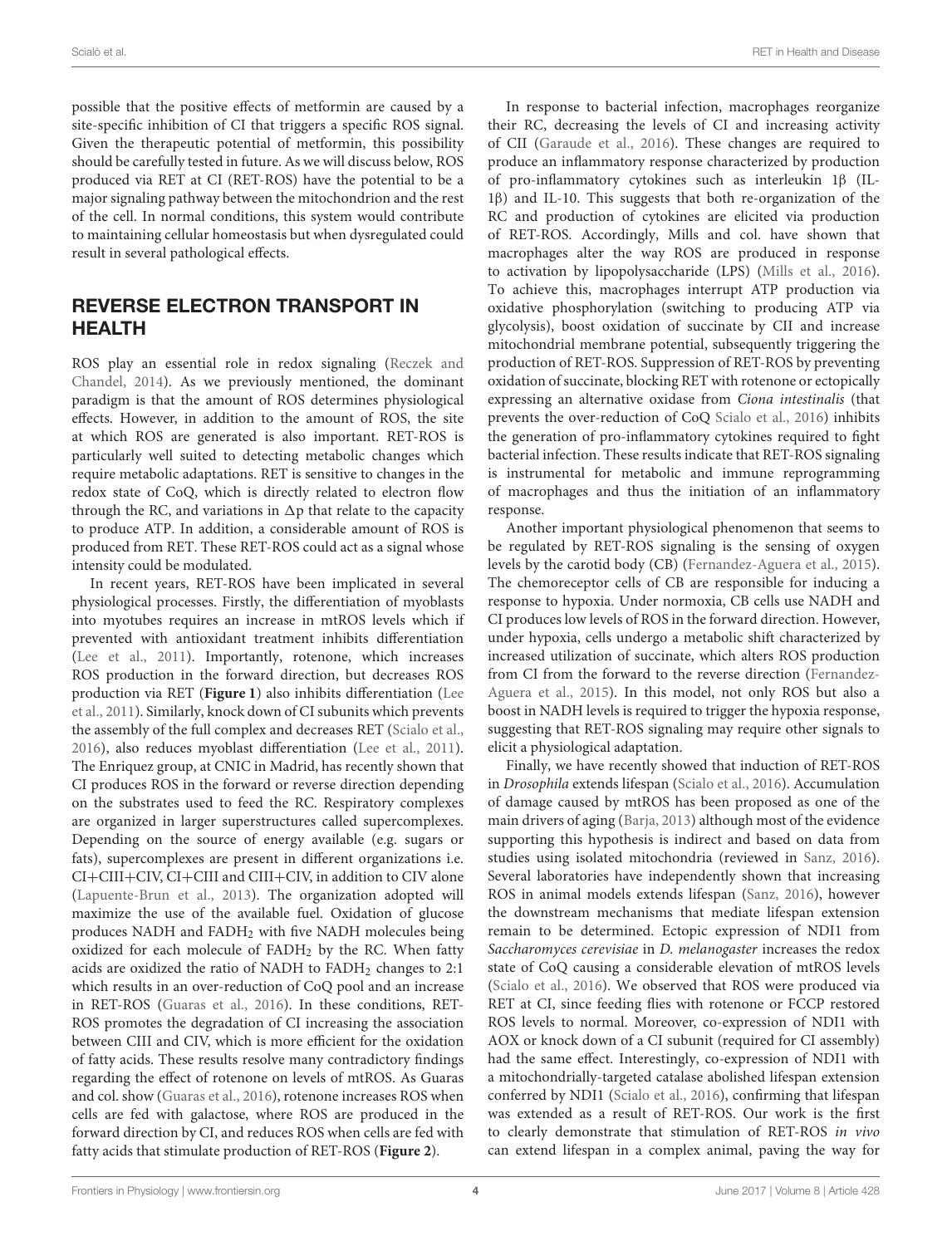

<span id="page-4-0"></span>stimulation of RET-ROS production as an anti-aging therapy. In future, we are interested in determining how RET-ROS interact with other signaling pathways that regulate lifespan, such as insulin/insulin-like growth factor/Target of Rapamycin (Scialo et al., [2015\)](#page-6-4), to test whether they extend lifespan via the same or distinct mechanisms.

# REVERSE ELECTRON TRANSPORT IN DISEASE

As we have discussed, RET-ROS signaling seems to be a newly discovered signaling pathway, instrumental in maintaining cellular and organismal homeostasis. If this is indeed the case, dysregulation of RET-ROS signaling will have pathological consequences. Accordingly, oxidative damage and associated cell death occurring during reperfusion (after an ischemic episode, heart attack or stroke) in heart or brain is caused by an excess of ROS produced via RET [\(Chouchani et al., 2014\)](#page-5-7). In a seminal study, the group of Mike Murphy, at the MRC Mitochondrial Biology Unit in Cambridge, has shown that succinate accumulates in ischemic tissues [\(Chouchani et al.,](#page-5-7) [2014\)](#page-5-7). During reperfusion, succinate is rapidly oxidized by CII producing RET-ROS, which cause oxidative damage leading to cell death. Inhibition of CII with dimethyl-malonate or CI with rotenone protects the heart during ischemia-reperfusion. Similarly, a new generation of antioxidants that specifically neutralize ROS produced at the  $I<sub>O</sub>$  site within CI also alleviate the effects of ischemia-reperfusion in the heart [\(Brand et al., 2016\)](#page-5-20), suggesting that specific protection against excess RET-ROS will be beneficial in protecting against damage resulting from a heart attack or stroke.

# **CONCLUSION**

Mitochondria have evolved several ways to communicate with the other cellular components in order to supply appropriate amounts of energy and essential cellular components (e.g. iron sulfur clusters) produced within the mitochondrion. The entire set of molecules that participate in cellular signaling is not well defined, but a number of transcription factors, RC components, Krebs cycle intermediates and of course, ROS, have been shown to be able to signal from mitochondria. ROS as signaling molecules is particularly complicated since they can cause oxidative damage. It is now widely accepted that ROS participate in signaling at low levels, but cause damage at higher concentrations. However, new evidence indicates that the site at which ROS are generated is also important in determining the effects of ROS. In fact, it follows logic that ROS involved in signaling are produced in specific locations at specific times. This pathway would rely on redox sensitive proteins, located in proximity to the site of ROS production to relay complex information. From this point of view, RET-ROS signaling is an ideal system, since it detects changes in membrane potential and electron flow, producing significant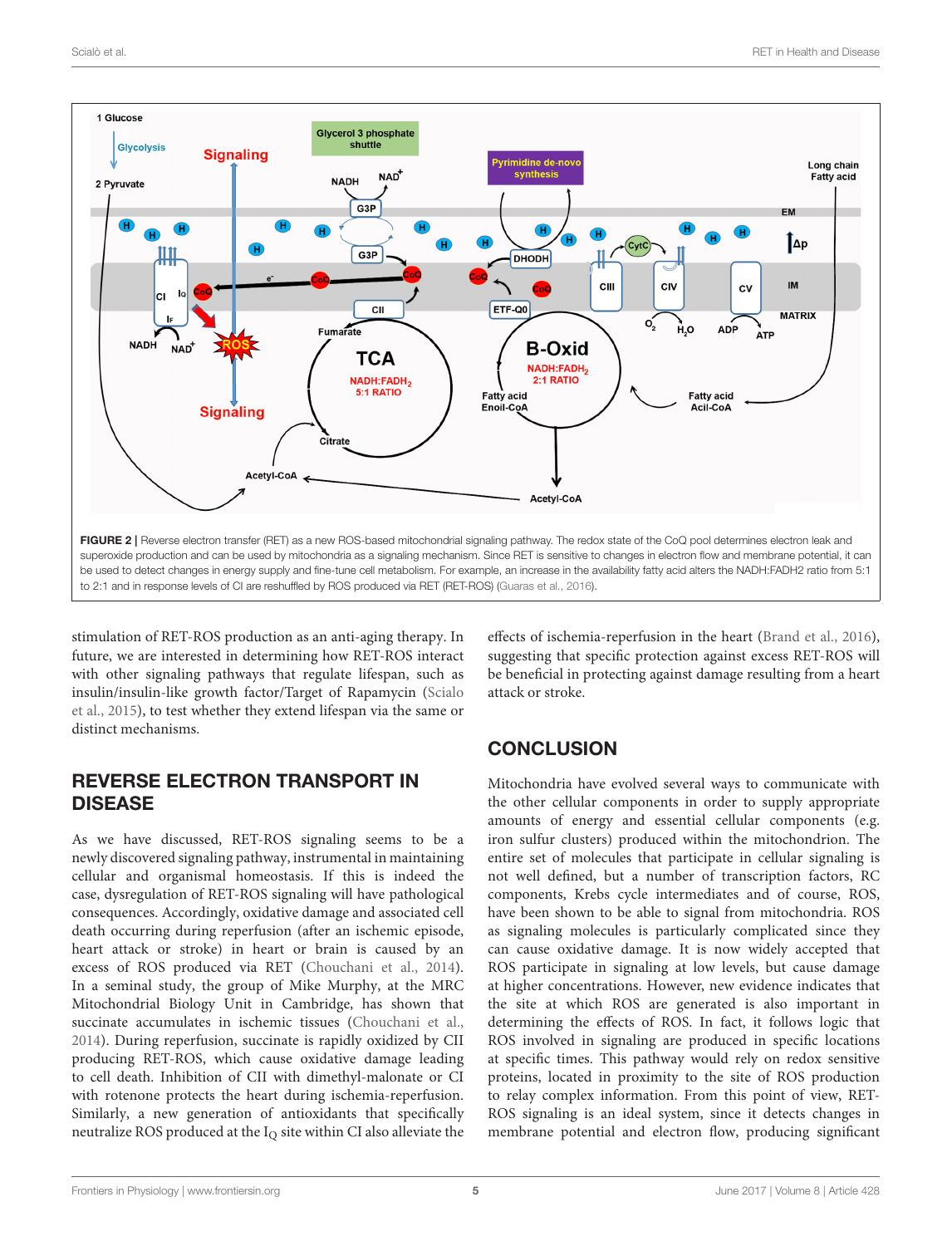amount of ROS exclusively at CI. A number of independent reports support a role for RET-ROS signaling in physiological and pathological situations and even in the regulation of lifespan. Further investigation using genetic tools and in vivo imaging will help to determine the importance of RET-ROS signaling in health and disease.

# AUTHOR CONTRIBUTIONS

All authors listed, have made substantial, direct and intellectual contribution to the work, and approved it for publication.

## **REFERENCES**

- <span id="page-5-1"></span>Bak, D. W., and Weerapana, E. (2015). Cysteine-mediated redox signalling in the mitochondria. Mol. Biosyst. 11, 678–697. doi: [10.1039/C4MB00571F](https://doi.org/10.1039/C4MB00571F)
- <span id="page-5-30"></span>Barja, G. (2013). Updating the mitochondrial free radical theory of aging: an integrated view, key aspects, and confounding concepts. Antioxid. Redox Signal. 19, 1420–1445. doi: [10.1089/ars.2012.5148](https://doi.org/10.1089/ars.2012.5148)
- <span id="page-5-11"></span>Bentinger, M., Tekle, M., and Dallner, G. (2010). Coenzyme Q– biosynthesis and functions. Biochem. Biophys. Res. Commun. 396, 74–79. doi: [10.1016/j.bbrc.2010.02.147](https://doi.org/10.1016/j.bbrc.2010.02.147)
- <span id="page-5-21"></span>Bleier, L., Wittig, I., Heide, H., Steger, M., Brandt, U., and Drose, S. (2015). Generator-specific targets of mitochondrial reactive oxygen species. Free Radic. Biol. Med. 78, 1–10. doi: [10.1016/j.freeradbiomed.2014.10.511](https://doi.org/10.1016/j.freeradbiomed.2014.10.511)
- <span id="page-5-4"></span>Brand, M. D. (2016). Mitochondrial generation of superoxide and hydrogen peroxide as the source of mitochondrial redox signaling. Free Radic. Biol. Med. 100, 14–31. doi: [10.1016/j.freeradbiomed.2016.04.001](https://doi.org/10.1016/j.freeradbiomed.2016.04.001)
- <span id="page-5-20"></span>Brand, M. D., Goncalves, R. L., Orr, A. L., Vargas, L., Gerencser, A. A., Borch Jensen, M., et al. (2016). Suppressors of superoxide-H2O2 production at site IQ of mitochondrial complex I protect against stem cell hyperplasia and ischemiareperfusion injury. Cell Metab. 24, 582–592. doi: [10.1016/j.cmet.2016.08.012](https://doi.org/10.1016/j.cmet.2016.08.012)
- <span id="page-5-23"></span>Celardo, I., Martins, L. M., and Gandhi, S. (2014). Unravelling mitochondrial pathways to Parkinson's disease. Br. J. Pharmacol. 171, 1943–1957. doi: [10.1111/bph.12433](https://doi.org/10.1111/bph.12433)
- <span id="page-5-9"></span>Chance, B., and Hollunger, G. (1961). The interaction of energy and electron transfer reactions in mitochondria. I. General properties and nature of the products of succinate-linked reduction of pyridine nucleotide. J. Biol. Chem. 236, 1534–1543.
- <span id="page-5-16"></span>Chin, R. M., Fu, X., Pai, M. Y., Vergnes, L., Hwang, H., Deng, G., et al. (2014). The metabolite alpha-ketoglutarate extends lifespan by inhibiting ATP synthase and TOR. Nature 510, 397–401. doi: [10.1038/nature13264](https://doi.org/10.1038/nature13264)
- <span id="page-5-7"></span>Chouchani, E. T., Pell, V. R., Gaude, E., Aksentijevic, D., Sundier, S. Y., Robb, E. L., et al. (2014). Ischaemic accumulation of succinate controls reperfusion [injury through mitochondrial ROS.](https://doi.org/10.1038/nature13909) Nature 515, 431–435. doi: 10.1038/nature 13909
- <span id="page-5-3"></span>Cocheme, H. M., Quin, C., McQuaker, S. J., Cabreiro, F., Logan, A., Prime, T. A., et al. (2011). Measurement of H2O2 within living Drosophila during aging using a ratiometric mass spectrometry probe targeted to the mitochondrial matrix. Cell Metab. 13, 340–350. doi: [10.1016/j.cmet.2011.02.003](https://doi.org/10.1016/j.cmet.2011.02.003)
- <span id="page-5-8"></span>Droge, W. (2002). Free radicals in the physiological control of cell function. Physiol. Rev. 82, 47–95. doi: [10.1152/physrev.00018.2001](https://doi.org/10.1152/physrev.00018.2001)
- <span id="page-5-15"></span>Esparza-Molto, P. B., Nuevo-Tapioles, C., and Cuezva, J. M. (2017). Regulation of the H+-ATP synthase by IF1: a role in mitohormesis. Cell Mol. Life Sci. 74, 2151–2166. doi: [10.1007/s00018-017-2462-8](https://doi.org/10.1007/s00018-017-2462-8)
- <span id="page-5-29"></span>Fernandez-Aguera, M. C., Gao, L., Gonzalez-Rodriguez, P., Pintado, C. O., Arias-Mayenco, I., Garcia-Flores, P., et al. (2015). Oxygen sensing by arterial chemoreceptors depends on mitochondrial complex I signaling. Cell Metab. 22, 825–837. doi: [10.1016/j.cmet.2015.09.004](https://doi.org/10.1016/j.cmet.2015.09.004)
- <span id="page-5-12"></span>Fernandez-Ayala, D. J., Guerra, I., Jimenez-Gancedo, S., Cascajo, M. V., Gavilan, A., Dimauro, S., et al. (2013). Survival transcriptome in the coenzyme Q10 deficiency syndrome is acquired by epigenetic modifications: a modelling study for human coenzyme Q10 deficiencies. BMJ Open 3:e002524. doi: [10.1136/bmjopen-2012-002524](https://doi.org/10.1136/bmjopen-2012-002524)

#### FUNDING

The authors thank the European Research Council (ComplexI&Aging No 260632) and the BBSRC (BB/M023311/1) for the support given to our research that is partially summarized in this review.

### ACKNOWLEDGMENTS

The authors thank Dr. Rhoda Stefanatos for discussion and editing the manuscript.

- <span id="page-5-13"></span>Fernandez-Ayala, D. J., Jimenez-Gancedo, S., Guerra, I., and Navas, P. (2014). Invertebrate models for coenzyme q10 deficiency. Mol. Syndromol. 5, 170–179. doi: [10.1159/000362751](https://doi.org/10.1159/000362751)
- <span id="page-5-28"></span>Garaude, J., Acin-Perez, R., Martinez-Cano, S., Enamorado, M., Ugolini, M., Nistal-Villan, E., et al. (2016). Mitochondrial respiratory-chain adaptations in macrophages contribute to antibacterial host defense. Nat. Immunol. 17, 1037–1045. doi: [10.1038/ni.3509](https://doi.org/10.1038/ni.3509)
- <span id="page-5-5"></span>Goncalves, R. L., Quinlan, C. L., Perevoshchikova, I. V., Hey-Mogensen, M., and Brand, M. D. (2015). Sites of superoxide and hydrogen peroxide production by muscle mitochondria assessed ex vivo under conditions mimicking rest and exercise. J. Biol. Chem. 290, 209–227. doi: [10.1074/jbc.M114.619072](https://doi.org/10.1074/jbc.M114.619072)
- <span id="page-5-27"></span>Guaras, A., Perales-Clemente, E., Calvo, E., Acin-Perez, R., Loureiro-Lopez, M., Pujol, C., et al. (2016). The CoQH2/CoQ ratio serves as a sensor of respiratory chain efficiency. Cell Rep. [15, 197–209. doi: 10.1016/j.celrep.2016.0](https://doi.org/10.1016/j.celrep.2016.03.009) 3.009
- <span id="page-5-2"></span>Hekimi, S., Lapointe, J., and Wen, Y. (2011). Taking a "good" look at free radicals in the aging process. Trends Cell Biol. [21, 569–576. doi: 10.1016/j.tcb.2011.0](https://doi.org/10.1016/j.tcb.2011.06.008) 6.008
- <span id="page-5-17"></span>Hirst, J., King, M. S., and Pryde, K. R. (2008). The production of reactive oxygen species by complex I. Biochem. Soc. Trans. 36, 976–980. doi: [10.1042/BST0360976](https://doi.org/10.1042/BST0360976)
- <span id="page-5-26"></span>Lapuente-Brun, E., Moreno-Loshuertos, R., Acin-Perez, R., Latorre-Pellicer, A., Colas, C., Balsa, E., et al. (2013). Supercomplex assembly determines electron flux in the mitochondrial electron transport chain. Science 340, 1567–1570. doi: [10.1126/science.1230381](https://doi.org/10.1126/science.1230381)
- <span id="page-5-25"></span>Lee, S., Tak, E., Lee, J., Rashid, M. A., Murphy, M. P., Ha, J., et al. (2011). Mitochondrial H2O2 generated from electron transport chain complex I stimulates muscle differentiation. Cell Res. 21, 817–834. doi: [10.1038/cr.2011.55](https://doi.org/10.1038/cr.2011.55)
- <span id="page-5-10"></span>Lopez-Lluch, G., Rodriguez-Aguilera, J. C., Santos-Ocana, C., and Navas, P. (2010). Is coenzyme Q a key factor in aging? Mech. Ageing Dev. 131, 225–235. doi: [10.1016/j.mad.2010.02.003](https://doi.org/10.1016/j.mad.2010.02.003)
- <span id="page-5-14"></span>Mills, E. L., Kelly, B., Logan, A., Costa, A. S., Varma, M., Bryant, C. E., et al. (2016). Succinate dehydrogenase supports metabolic repurposing of mitochondria to drive inflammatory macrophages. Cell 167, 457–470.e13. doi: [10.1016/j.cell.2016.08.064](https://doi.org/10.1016/j.cell.2016.08.064)
- <span id="page-5-19"></span>Murphy, M. P. (2009). How mitochondria produce reactive oxygen species. Biochem. J. 417, 1–13. doi: [10.1042/BJ20081386](https://doi.org/10.1042/BJ20081386)
- <span id="page-5-22"></span>Orr, A. L., Vargas, L., Turk, C. N., Baaten, J. E., Matzen, J. T., Dardov, V. J., et al. (2015). Suppressors of superoxide production from mitochondrial complex III. Nat. Chem. Biol. 11, 834–836. doi: [10.1038/nchembio.1910](https://doi.org/10.1038/nchembio.1910)
- <span id="page-5-24"></span>Reczek, C. R., and Chandel, N. S. (2014). ROS-dependent signal transduction. Curr. Opin. Cell Biol. 33C, 8–13. doi: [10.1016/j.ceb.2014.09.010](https://doi.org/10.1016/j.ceb.2014.09.010)
- <span id="page-5-6"></span>Sanz, A. (2016). Mitochondrial reactive oxygen species: do they extend or shorten animal lifespan? Biochim. Biophys. Acta 1857, 1116–1126. doi: [10.1016/j.bbabio.2016.03.018](https://doi.org/10.1016/j.bbabio.2016.03.018)
- <span id="page-5-0"></span>Sanz, A., Pamplona, R., and Barja, G. (2006). Is the mitochondrial free radical theory of aging intact? Antioxid. Redox Signal. 8, 582–599. doi: [10.1089/ars.2006.8.582](https://doi.org/10.1089/ars.2006.8.582)
- <span id="page-5-18"></span>Scialo, F., Mallikarjun, V., Stefanatos, R., and Sanz, A. (2013). Regulation of lifespan by the mitochondrial electron transport chain: reactive oxygen speciesdependent and reactive oxygen species-independent mechanisms. Antioxid. Redox Signal. 19, 1953–1969. doi: [10.1089/ars.2012.4900](https://doi.org/10.1089/ars.2012.4900)